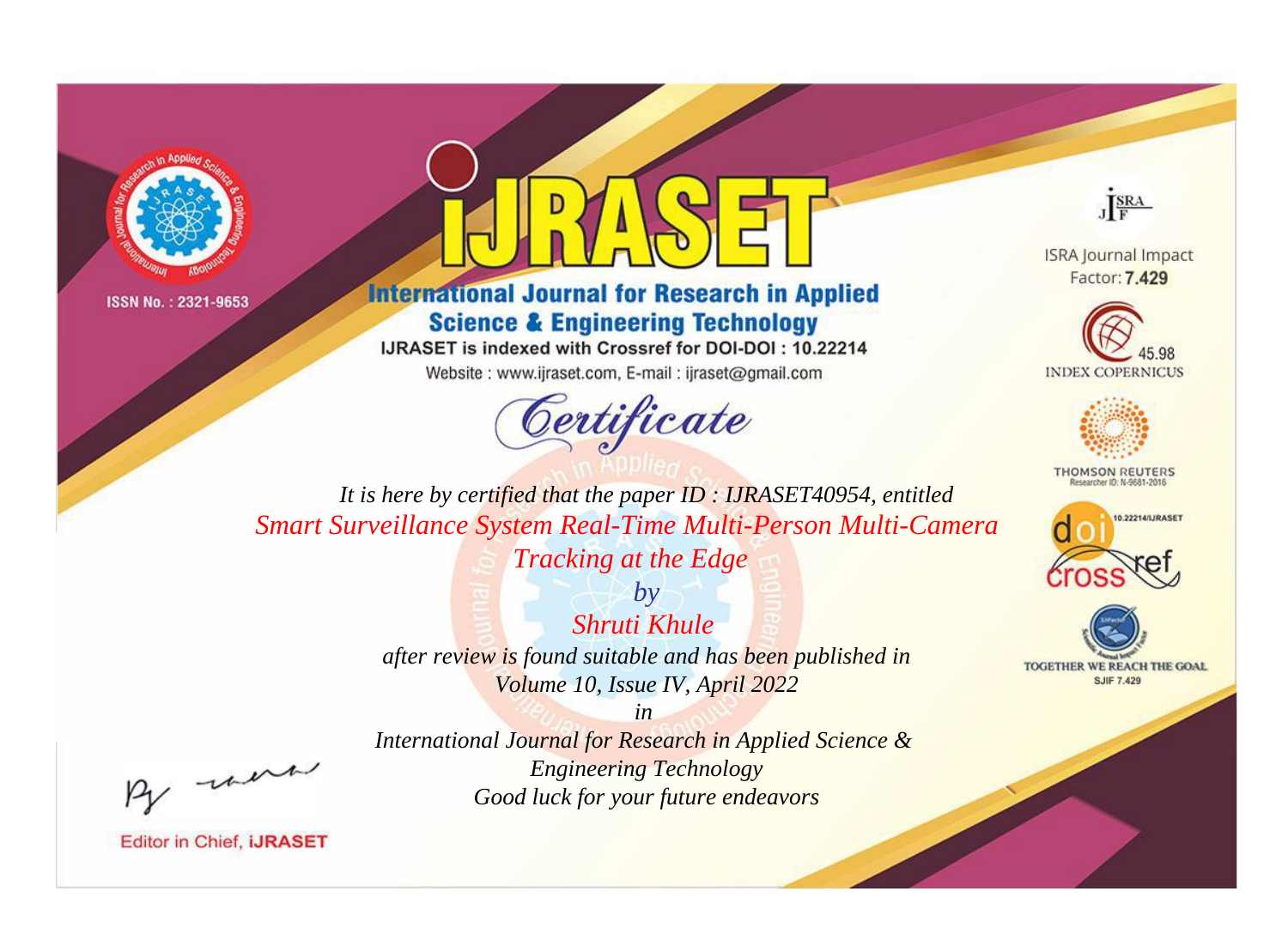



**International Journal for Research in Applied Science & Engineering Technology** 

IJRASET is indexed with Crossref for DOI-DOI : 10.22214

Website: www.ijraset.com, E-mail: ijraset@gmail.com





**ISRA Journal Impact** Factor: 7.429





**THOMSON REUTERS** 



TOGETHER WE REACH THE GOAL **SJIF 7.429** 

It is here by certified that the paper ID: IJRASET40954, entitled Smart Surveillance System Real-Time Multi-Person Multi-Camera Tracking at the Edge

> $by$ Supriya Jaybhay after review is found suitable and has been published in Volume 10, Issue IV, April 2022

> > $in$

International Journal for Research in Applied Science & **Engineering Technology** Good luck for your future endeavors

were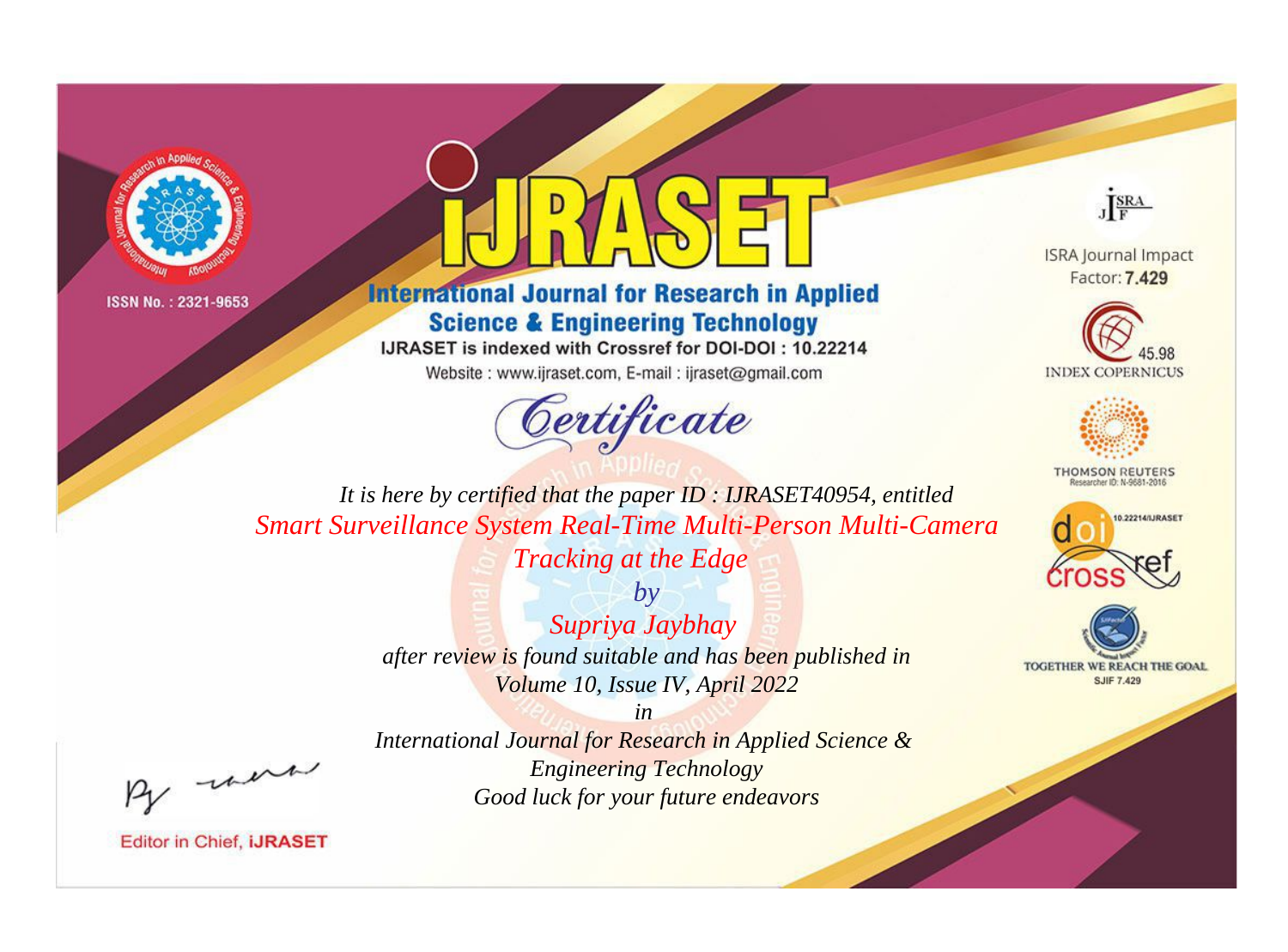



**International Journal for Research in Applied Science & Engineering Technology** 

IJRASET is indexed with Crossref for DOI-DOI: 10.22214

Website: www.ijraset.com, E-mail: ijraset@gmail.com





**ISRA Journal Impact** Factor: 7.429





**THOMSON REUTERS** 



TOGETHER WE REACH THE GOAL **SJIF 7.429** 

*It is here by certified that the paper ID : IJRASET40954, entitled Smart Surveillance System Real-Time Multi-Person Multi-Camera Tracking at the Edge*

> *by Pranjal Metkari after review is found suitable and has been published in Volume 10, Issue IV, April 2022*

, un

*International Journal for Research in Applied Science & Engineering Technology Good luck for your future endeavors*

*in*